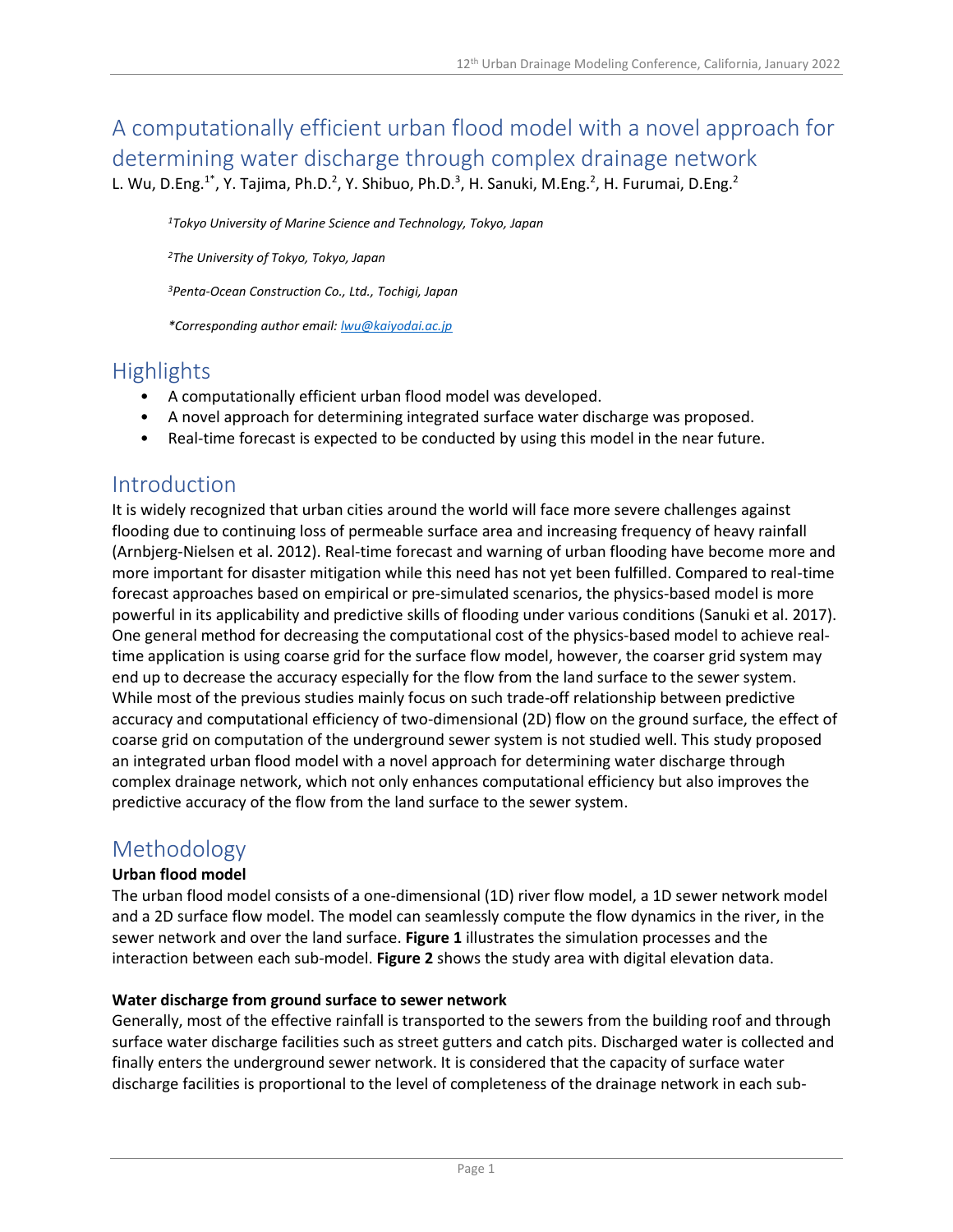



catchment. Thus, the discharge capability of each grid in the 2D surface flow model can be determined by the ratio of roof area and the level of completeness of the drainage network. We therefore propose the following equation to represent *qout*, discharge rate of surface water per unit surface area at each grid to each manhole nearby,

$$
q_{out} = \frac{\alpha}{N} R_{bc} \frac{L}{S} \sqrt{gH} \Delta x \Delta y
$$
 Eq. 1

where *α* is a calibration factor with a dimension of length, *N* is the number of nearest manholes from the grid with a size of  $\Delta x \Delta y$ ,  $R_{bc}$  is the building coverage ratio of each grid, which is assumed to be equal to the roof area ratio in each grid regardless of the roof shape for simplicity, *S* is the subcatchment area, *L* is total length of sewers in the sub-catchment area, and *H* is the water depth on a target grid. Here we assume that discharge rate is proportional to *L*/*S*.

# Application

The Tsurumi river basin was selected as the study area of model application (**Fig. 2**). It is located in the city of Yokohama, one of the largest coastal cities in the world. The modelling region covers an area of approximately 49 km<sup>2</sup>. There are 50,971 sewer pipes with inner diameter larger than 200 mm connected by 51090 manholes in the modelling area. The grid size of the 2D surface flow model was set to be 40 m and only sewer pipes with inner diameter larger than 600 mm were considered in the 1D sewer network model thus the computational cost decreases significantly since the total number of pipes and manholes reduces from more than 100 thousand to 17,606. We adopted eight rainfall events occurred in 2019 with different characteristics to validate the developed urban flood model. Measurement of water depth in the sewer network was used for evaluating the accuracy of the model.

## Results and discussion

**Figure 3** shows the time series of measured and simulated water level of the 8 rainfall events at Tarumachi monitoring station. The simulation accuracy was greatly improved by employing the proposed discharge approach for all the rainfall events. The time of the abrupt water level rise was well reproduced by the model when employing the surface water discharge approach. Without the proposed discharge model, on the contrary, the time of abrupt water level rise was delayed for more than several hours compared to the measured data. The simulation time for one rainfall event (24 h simulation, 0.5 s time step) was around 8 min by use of a typical desktop computer, which indicated that fast prediction of urban flood was achieved with the developed approach. Through a sensitivity analysis, it is found that several parameters such as, the accuracy of rainfall intensity, the discharge coefficient  $\alpha$  in Eq.1 and the friction factor of the sewers can largely affect the predication accuracy. As the precipitation forecast is now available in many cities in the world, real-time forecast of urban flood is possible by using this model if we use a rainfall-runoff model to predict the upstream river discharge.